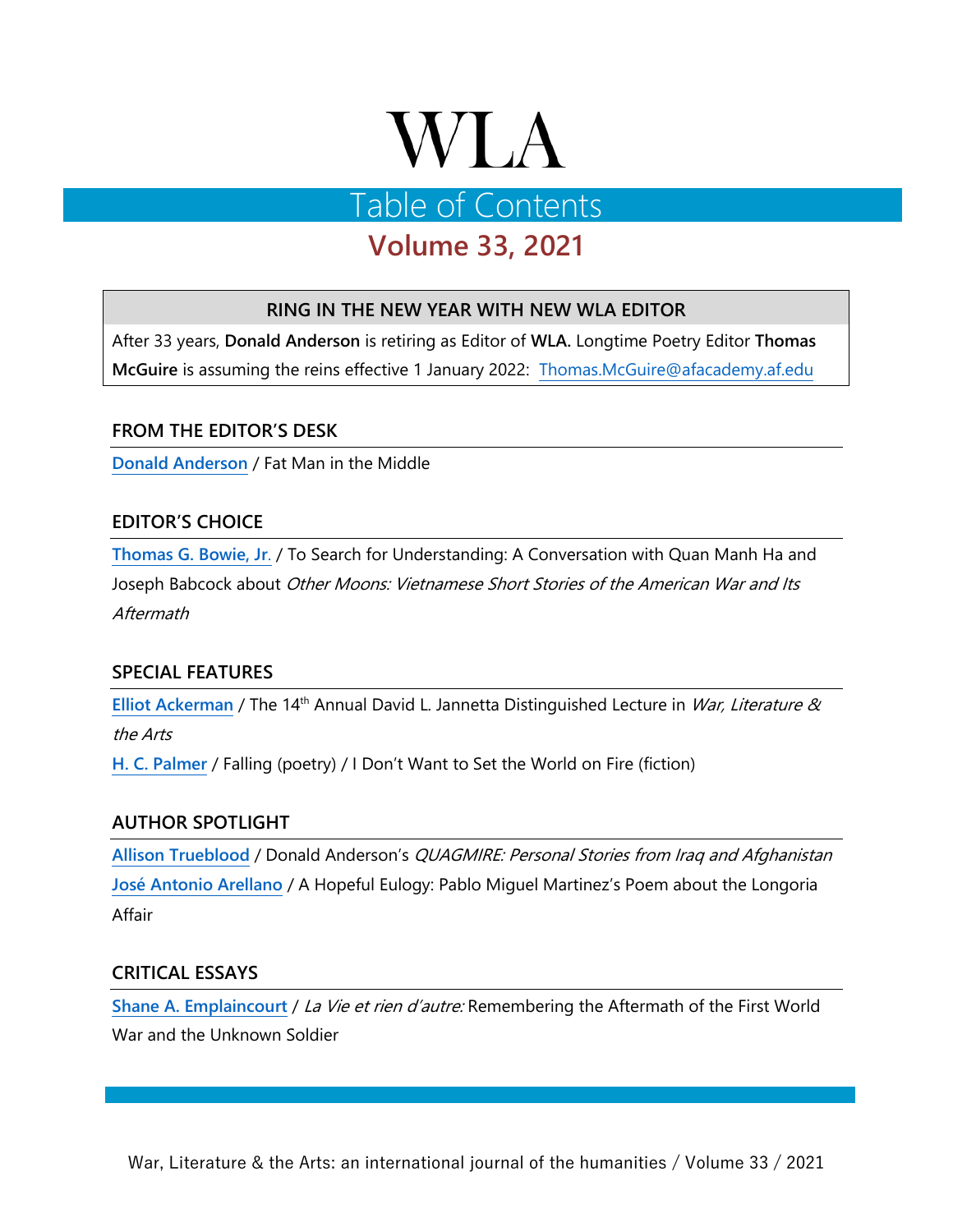**[Nicholas James Kaizer](http://wlajournal.com/wlaarchive/33/KAIZER2021V33.pdf)** / Voice from the Ranks: Virtues of the Army and Society in The Recollections of Rifleman Harris **[Stephen Carter](http://wlajournal.com/wlaarchive/33/CARTER2021V33.pdf)** / "What Made a Story, to Begin With?" Visibility and Vantage Point in the War Correspondence of Martha Gellhorn, Michael Herr, and Dexter Filkins **[Gary Mills](http://wlajournal.com/wlaarchive/33/MILLS2021V33.pdf)** / How We Witness and Share War's Horror

#### **FICTION**

**[Brian O'Hare](http://wlajournal.com/wlaarchive/33/OHARE2021V33.pdf)** / The Mail Thief

#### **PERSONAL ESSAY**

**[J. Malcolm Garcia](http://wlajournal.com/wlaarchive/33/GARCIA2021V33.pdf)** / Aftermath

#### **POETRY**

**[Robert Lowes](http://wlajournal.com/wlaarchive/33/LOWES2021V33.pdf)** / Such Rippling Flags **[Shree La Puma](http://wlajournal.com/wlaarchive/33/LA_PUMA2021V33.pdf)** / The Dark in Me; Tiny Windows **[Sara Katz](http://wlajournal.com/wlaarchive/33/KATZ2021V33.pdf)** / War Makes You an Animal **[Ed Meek](http://wlajournal.com/wlaarchive/33/MEEK2021V33.pdf)** / So Many Men **[Robert Ronnow](http://wlajournal.com/wlaarchive/33/RONNOW2021V33.pdf)** / The Recent and Long Dead **[Holly Day](http://wlajournal.com/wlaarchive/33/DAY2021V33.pdf)** / Two Poems **[Stan Hodson](http://wlajournal.com/wlaarchive/33/HODSON2021V33.pdf)** / Two Poems **[Yahya Frederickson](http://wlajournal.com/wlaarchive/33/FREDERICKSON2021V33.pdf)** / Schumacher's Lens **[J.S. Alexander](http://wlajournal.com/wlaarchive/33/ALEXANDER2021V33.pdf)** / Two Poems **[Carol Lynn Grellas](http://wlajournal.com/wlaarchive/33/GRELLAS2021V33.pdf)** / Save Our Souls **[Karl Michel](http://wlajournal.com/wlaarchive/33/MICHEL2021V33.pdf)** / Thank You For Your Service **D. F. [Brown](http://wlajournal.com/wlaarchive/33/BROWN2021V33.pdf)** / What Love Makes of Us **W. [D. Ehrhart](http://wlajournal.com/wlaarchive/33/EHRHART2021V33.pdf)** / The Night You Returned

#### **MEMOIR**

**[Jeff Loeb](http://wlajournal.com/wlaarchive/33/LOEB2021V33.pdf)** / Moral Archeology **[Marilyn Moriarty](http://wlajournal.com/wlaarchive/33/MORIARTY2021V33.pdf)** / A Beautiful Mess: Paris, 1945